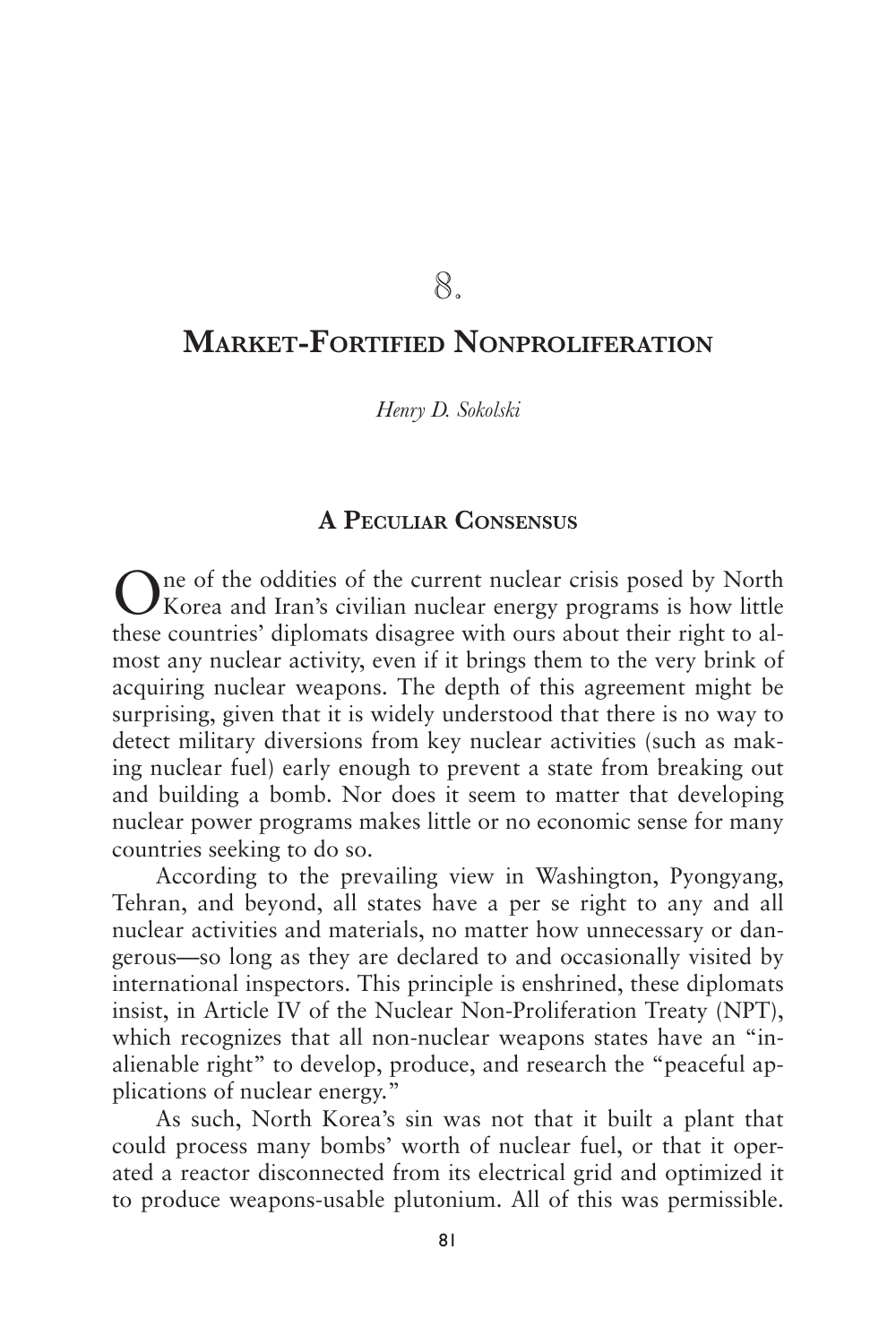What was impermissible was North Korea's decision to block inspectors from having full access to these facilities. Similarly, Iran's crime was not that it began enriching uranium (a process that can be used to make either reactor fuel or bombs) even before it had a single large reactor on line, or that it imported nuclear weapons design information. Instead, it was Iran's failure to declare all its nuclear activities in a timely manner to the International Atomic Energy Agency (IAEA).

The inanity of this rather affected view of the nuclear rules was on display in a statement by President Bush's national security adviser, who explained that "although Iran had a right to enrich uranium," the United States was hoping that Iran would see that it was in its own best interest to exercise that right outside of its borders, in Russia. Not surprisingly, the Iranians, who want to develop a nuclear weapons option, simply disagreed.

## **The Unsustainable Status Quo**

The consequences of continuing to interpret NPT rights and obligations in such a lenient fashion are clear. As UN secretary-general Kofi Annan noted at the 2005 NPT Review Conference:

The regime will not be sustainable if scores more States develop the most sensitive phases of the fuel cycle and are equipped with the technology to produce nuclear weapons on short notice—and, of course, each individual State which does this only will leave others to feel that they must do the same. This would increase all of the risks—of nuclear accident, of trafficking, of terrorist use, and of use by states  $th$ emselves.<sup>1</sup>

It is for this reason that experts have tried to offer new ideas that might allow nuclear power to spread without increasing the prospect of further nuclear proliferation. The most fashionable of these proposals, pushed by the IAEA and the United States under its Global Nuclear Energy Partnership (GNEP), focus on assuring nations a steady supply of nuclear fuel. These assured supply proposals are touted as a way to keep nations from acquiring nuclear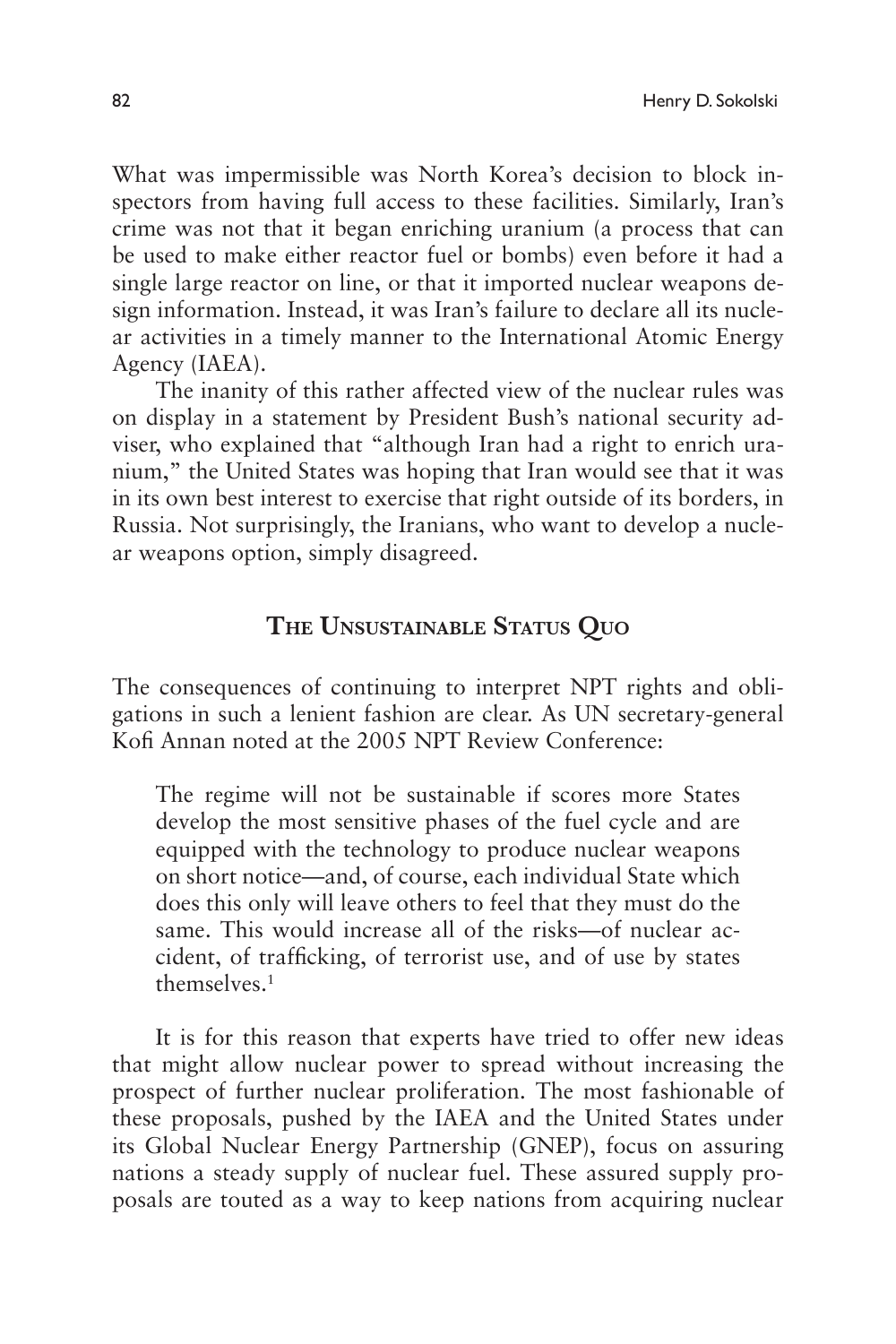fuel–making plants of their own.<sup>2</sup> The question is how this is to be accomplished.

In the past decade, access to foreign nuclear fuel has been denied to many countries, including India, Iraq, North Korea, and now, Iran. These states were denied access, though, because of their nonproliferation misbehavior. As for assuring against economic disruptions by guaranteeing access to "affordable" nuclear fuel, the problem of subsidies arises; while societies may view arts or dairy cows or rail service as so socially valuable as to warrant public subsidy, the international community has a strong interest in drawing the line against subsidies in the risky energy sector. Why should any nation enjoy guaranteed access to nuclear fuel at anything but "competitive market prices"? After all, the cost of nuclear fuel is among the very least of the life cycle costs associated with the production of nuclear electricity.

If one makes nuclear fuel available at "affordable" (that is, subsidized) prices, what exactly is being secured from the fuel customer in exchange? At a minimum, there is a problem in harping on the need to guarantee fuel access as part of an effort to dissuade nations from acquiring the means to make their own fuel: it puts undue emphasis on the need for fuel, as if it was difficult to get or to stockpile in advance. In fact, nuclear fuel is easy to acquire, and suggesting otherwise unintentionally helps nations justify spending to assure their own supply even when it makes little or no economic sense to do so.3 Again, once you concede states have a per se right to make nuclear fuel, and get to the very brink of making bombs, they are unlikely to give up that right for *any* promised guarantee or subsidy.

What else, then, can be done to reverse the trend toward "peaceful" nuclear weapons proliferation? I would like to suggest two things that have not yet been tried.

# **A More Sensible Reading**

The first step we could make to turn things around is to get members of the NPT to read its rights and restrictions in a more sensible and stringent fashion. The NPT actually makes no mention of nuclear fuel-making, reprocessing, or enrichment. In fact, when Spain, Romania, Brazil, and Mexico all tried in the late 1960s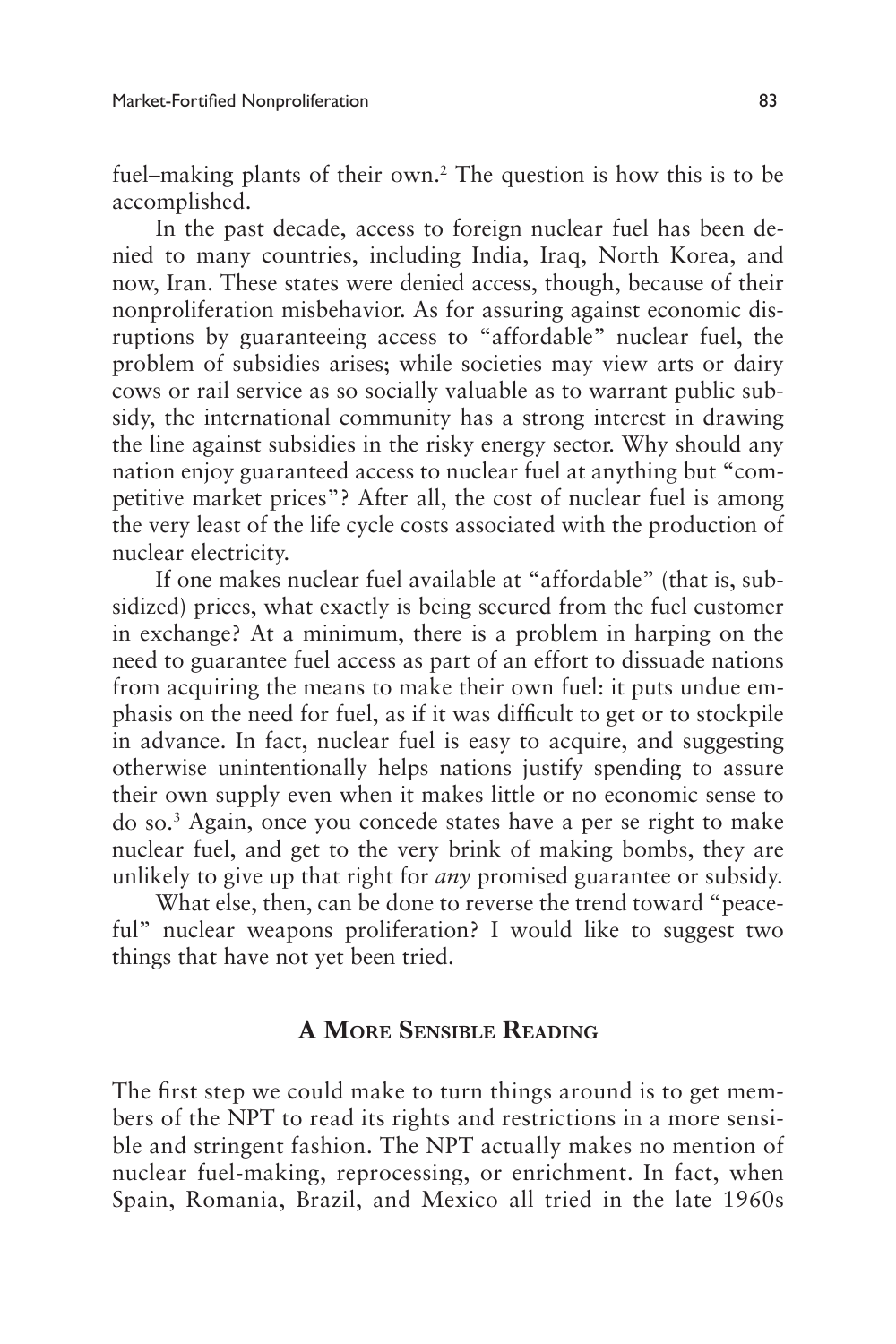to get NPT negotiators to include an explicit reference to "the entire fuel cycle," including fuel-making, as a per se right, each of their proposals was turned down.<sup>4</sup> At the time, the Swedish representative even suggested that rules needed to be established to *prevent* nations from getting into such dangerous activities since there seemed no clear way to prevent nations from either diverting the fuel or converting their fuel-making plants very quickly to make bombs.<sup>5</sup> The NPT was designed to share the "benefits of the application of peaceful nuclear energy" and it made no sense to have the NPT protect uneconomical propositions that were unnecessary and that could bring states to the brink of having bombs.<sup>6</sup>

Delegates at the time also understood that when a nuclear energy application did not offer clear economic benefits, there was no clear right to demand it under the NPT. A clear case in point was the NPT's handling of peaceful nuclear explosives, which turned out to be so dangerous and impossible to safeguard that the treaty spoke only about sharing the "potential benefits" of peaceful nuclear explosives. No effort, however, was ever made to request or to offer such nuclear explosives because they were so costly to use that no clear economic benefit could be found.7

Finally, in no case did the framers of the NPT believe that the inalienable right to develop, research, or produce peaceful nuclear energy should allow states to contravene the NPT restrictions designed to prevent the proliferation of nuclear weapons. These restrictions are contained in Articles I, II, and III of the treaty. Article I prohibits nuclear weapons states "assist[ing], encourag[ing], or induc[ing] any non-weapons state to manufacture or otherwise acquire" nuclear weapons. Article II prohibits non-weapons states from acquiring in any way nuclear explosives or seeking "any assistance" in their manufacture. Together, these two prohibitions suggest that the NPT bans the transfer not only of actual nuclear explosives, but also of any nuclear technology or materials that could "assist, encourage or induce" non-weapons states to "manufacture or otherwise acquire" them.8

If there was any doubt on this point, the NPT also requires all non-weapons states to apply safeguards against all of their nuclear facilities and holdings of special nuclear materials. The purpose of these nuclear inspections, according to the treaty, is "verification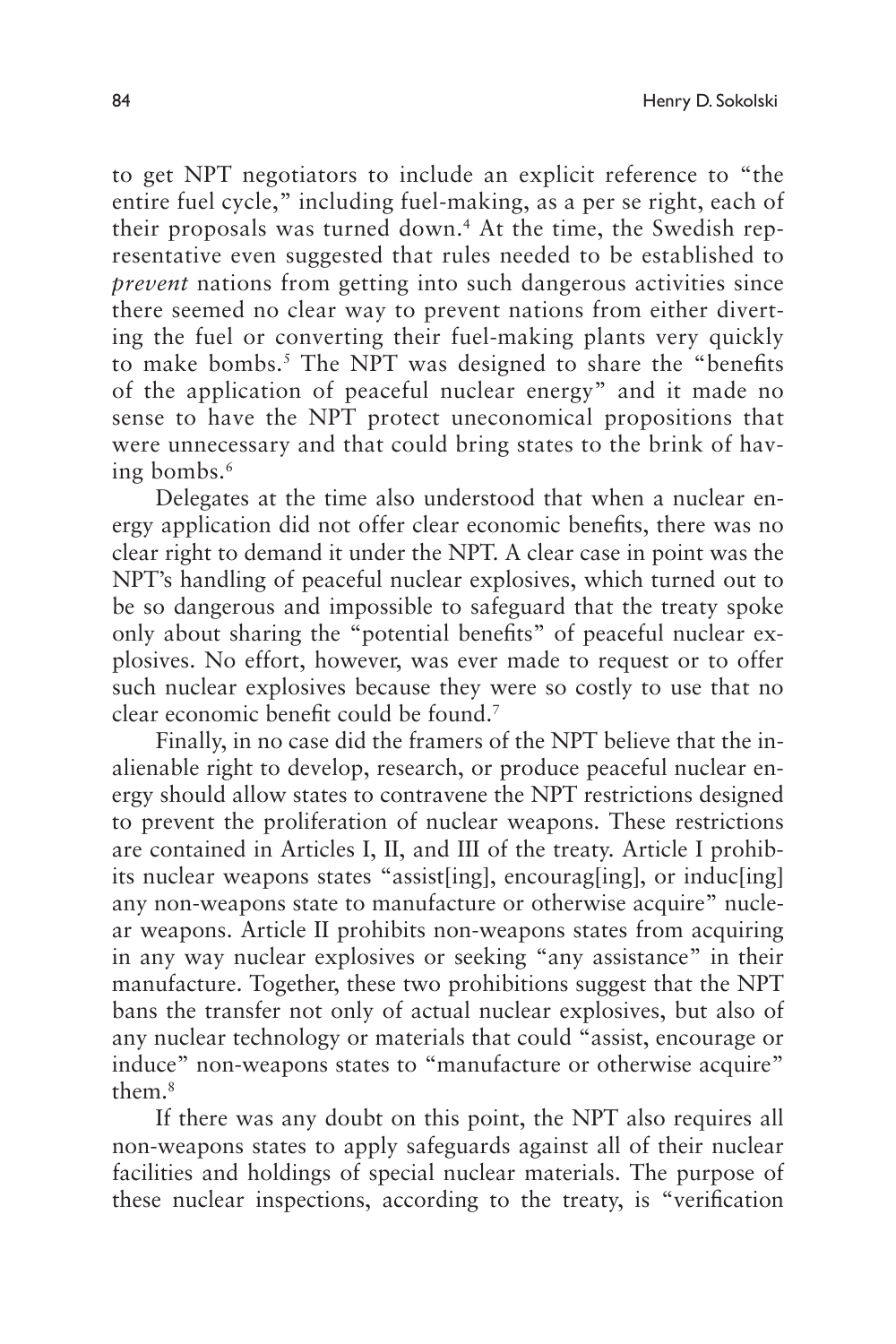of the fulfillment of [a state's] obligations assumed under this Treaty with a view to preventing diversion of nuclear energy from peaceful uses to nuclear weapons."9 At the time of the treaty's drafting it was hoped a way could be found to assure such safeguards. However, it was not assumed that such techniques already existed or that they would inevitably emerge.<sup>10</sup>

We now know that this hope was misplaced. Japan's experience with recycling plutonium from spent reactor fuel highlights the problem. On January 27, 2003, Japanese nuclear officials admitted that they had "lost" 206 kilograms of nuclear weapons usable plutonium at their Tokai-mura pilot reprocessing plant, which is under IAEA inspections. This is enough material to make over forty crude nuclear bombs. Where this plutonium went is still unknown. The plant's operators claimed that 90 kilograms "probably" was diluted into the aqueous reprocessing waste, and another 30 kilograms may have been dissolved into other waste elements during reprocessing. They offered no explanation as to where the remaining 86 kilograms of plutonium might have gone. Perhaps, they suggested, it was never even produced.

In response to these revelations, the IAEA made no demand that the Japanese shut down Tokai-mura to track the missing material by cleaning it out. Instead, the IAEA's director-general merely noted that the IAEA had no information that would suggest that any nuclear material had been "diverted from the facility." It later was revealed that the IAEA first learned of accounting shortfalls at the plant five years earlier, but had chosen to take no action. Japanese officials, meanwhile, were reluctant to admit to the losses publicly. Since then, the Japanese opened a much larger reprocessing facility at another site, which experts estimate is likely to "lose" some 240 kilograms of plutonium *every year*. 11

Nor is the problem of knowing precisely how much weapons usable material a nuclear facility has produced limited to plutonium reprocessing or plutonium fuel fabrication plants.12 Centrifuge uranium enrichment plants present comparable problems. Like reprocessing and plutonium fuel fabrication plants, which constantly produce or handle weapons-usable plutonium, uranium enrichment facilities can be converted to produce a bomb's worth of weaponsgrade uranium so quickly (a matter of a few days) that little can be done to intervene and prevent the uranium from being hijacked for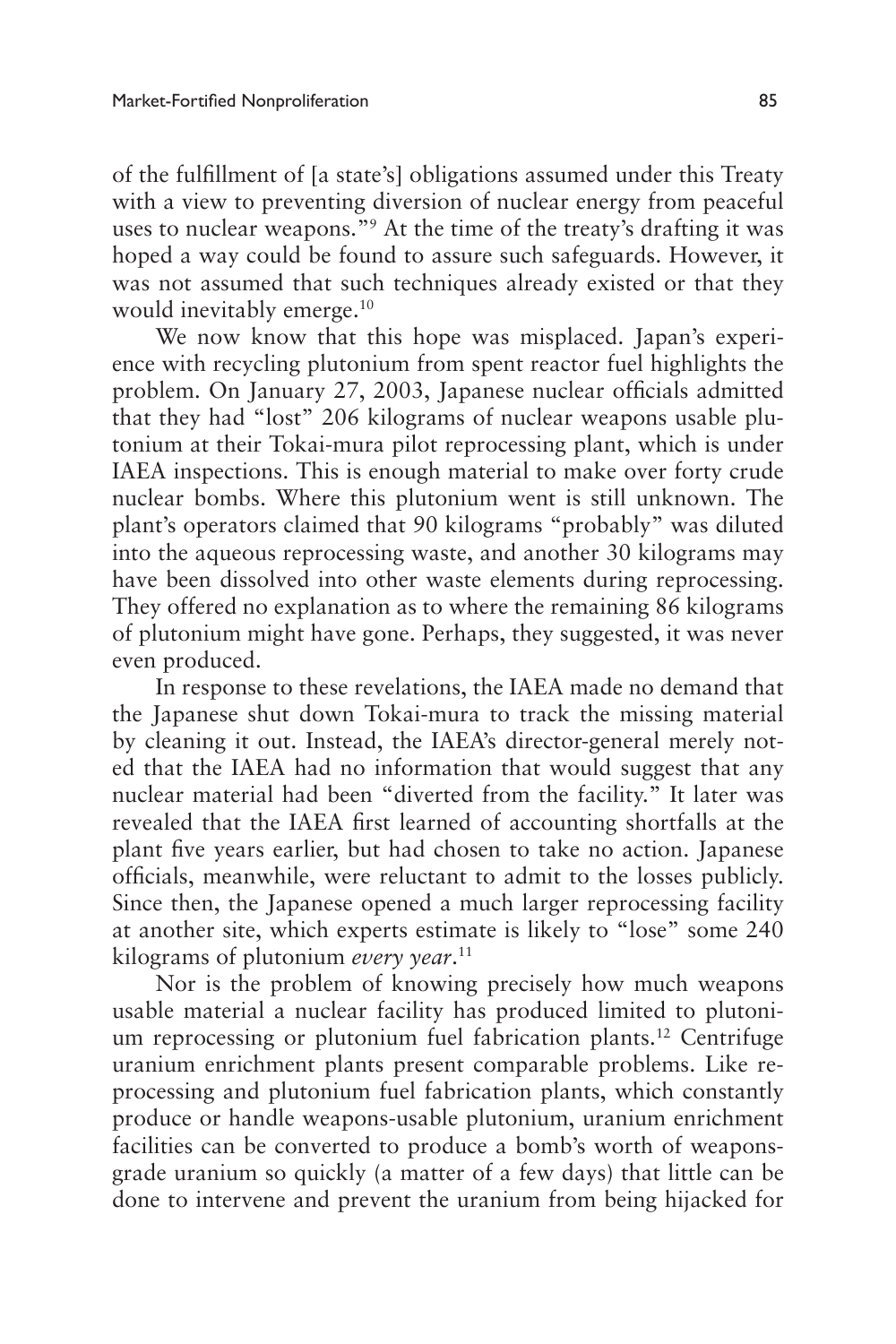illicit use. Similarly, it is extremely difficult for inspectors to know precisely how much material a given plant might actually be able to produce, or to keep track of the many hundreds of tons of material it might make.13 As a result, there are ways these plants can be operated to conceal illicit production of weapons-usable uranium from IAEA inspectors.14

Properly understood, then, it is not possible to safeguard these nuclear fuel-making activities. There is no question that IAEA inspectors can look at or monitor them. But they cannot detect the diversion of enough material to make a bomb early enough to prevent the diversion from being completed. Nor does it make sense to permit countries that might be hiding covert nuclear fuel-making plants to have large reactors. Most large reactors need lightly enriched fuel and all produce large amounts of spent fuel laden with nuclear weapons-usable plutonium. These fresh and spent fuels, in turn, can be seized and used to acquire nuclear weapons fuel with so little warning time as to defeat any effort to safeguard them.15

#### **Turning the Ship Around**

What, then, is the bottom line? Any sound reading of the NPT would argue *against* the current dominant view that all states have a per se right to any and all nuclear materials and activities so long as they declare them, claim they are for peaceful purposes, and allow IAEA inspectors occasionally to visit them.

To some extent, U.S. and allied officials recognize this. A senior U.S. State Department representative to the NPT Review Conference in 2005, for example, noted that the NPT does not obligate nuclear supplier states to transfer nuclear fuel-making technologies since such aid would possibly violate Article I.<sup>16</sup> Moreover, the French government has argued since 2004 that nuclear fuel-making technology should be transferred only to countries that have a clear "energy need," a "credible nuclear energy program," and "an economically rational plan for developing such projects."17 It has been Iran's inability to meet any of these criteria that has caused the French to question the sincerity of Tehran's claim to have an inalienable right to make its own nuclear fuel. This same concern with the lack of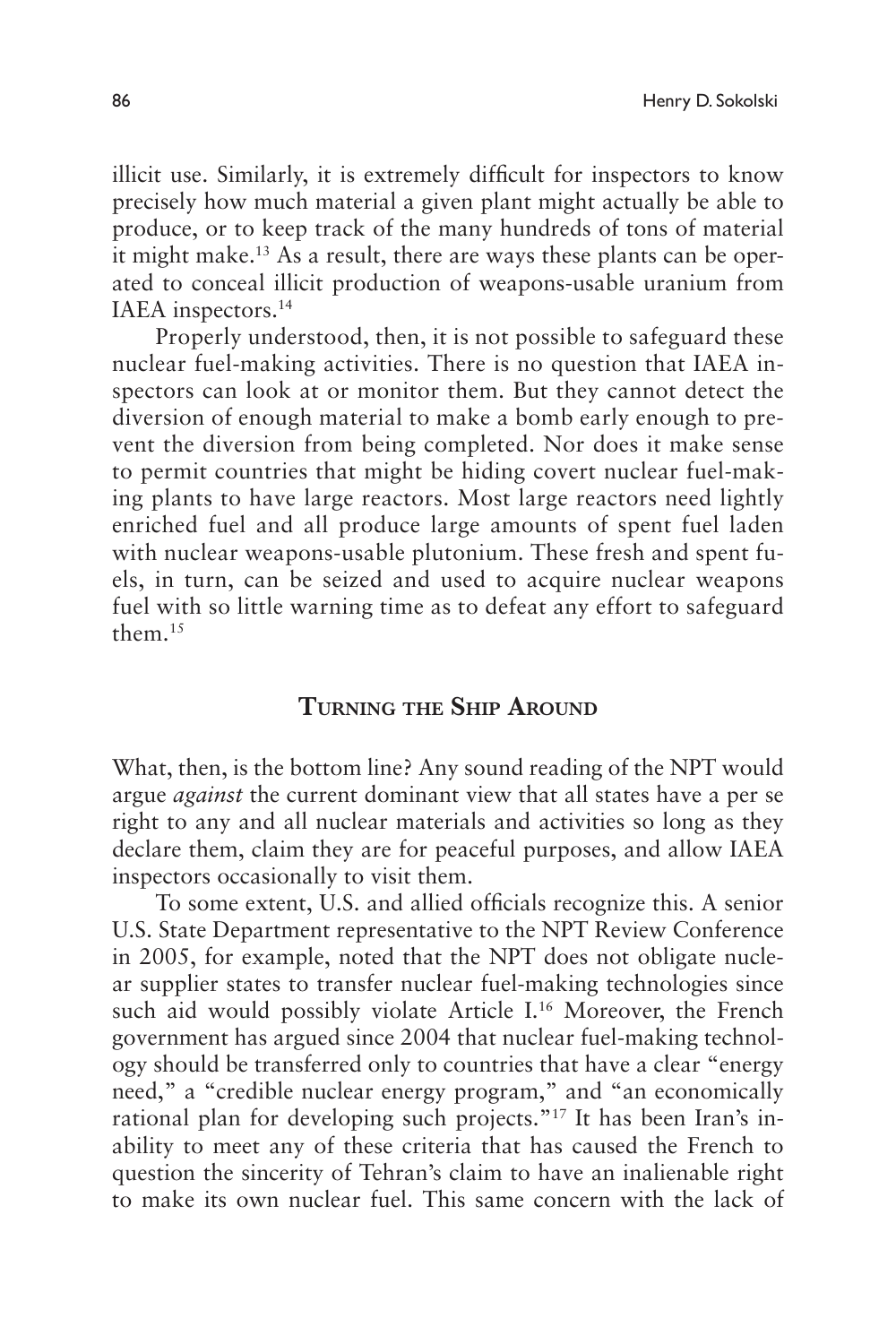economic rationality also prompted a detailed critique from senior State Department officials.18

Yet, for all the support that a select number of officials in the U.S. and allied capitals now afford to a sounder reading of the NPT's "inalienable right," there are a far greater number who back the conventional view. Thus, President Bush and senior State Department officials have repeatedly contended that the NPT has a major "loophole" that supports a per se right for states to make nuclear fuel and thereby come within days of acquiring nuclear weapons.19 The State Department's legal division, moreover, has been emphatic in supporting this view.<sup>20</sup>

Why, after the nuclear fuel-making activities of North Korea, Iraq, and Iran, is the current view so entrenched? The simple answer is history. The United States and its key allies have long condoned the nuclear fuel-making of so many of its key allies and friends who do not yet have nuclear weapons—countries such as Germany, the Netherlands, Japan, Brazil, Argentina, Australia, and Ukraine—that it is now very difficult to reverse course. In a very real sense, public officials have chosen to make their past mistakes hereditary.

This suggests it will take a good deal of time to convince NPT states to read the treaty's provisions in a much firmer fashion. This brings us to the second effort that should be taken in the interim in order to accelerate such a turnaround—forcing nuclear operators to own up to the full costs of nuclear power.

## **A Proper Accounting**

The most dangerous nuclear projects, it turns out, are also the most economically uncompetitive. These projects include nuclear power plants in oil and natural gas–rich nations (for example, Iran) or states that lack a large electrical grid (North Korea). They also include nuclear fuel-making plants in countries or regions lacking a large number of reactors (any state outside of China, Russia, Japan, the European Union, and the United States). Moreover, a nuclear facility that is built in the wrong way and in the wrong place runs much higher risks of nuclear accidents and vulnerabilities to nuclear theft and terrorist attacks.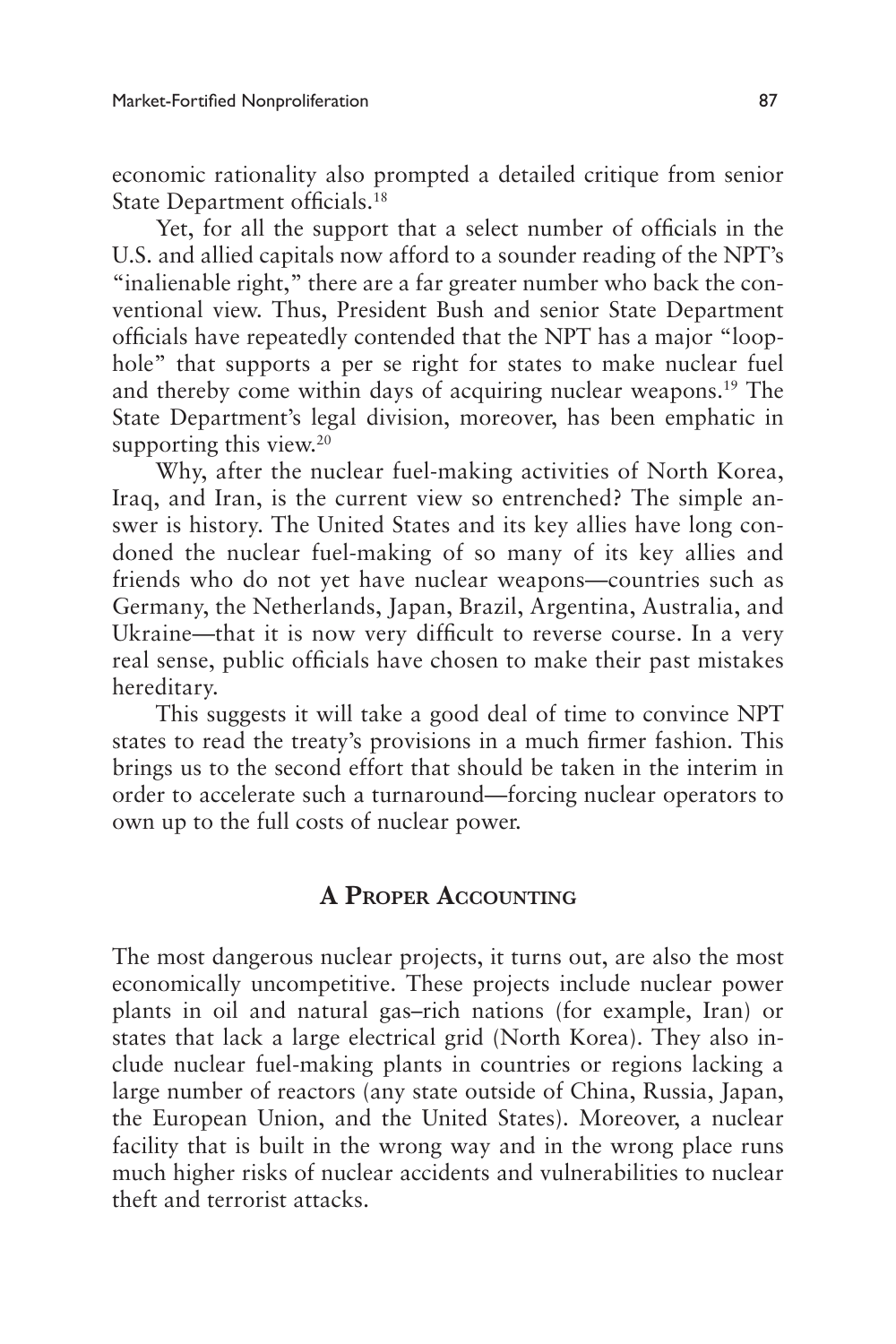As it is, most of the key issues related to nuclear facilities financial, insurance, proliferation, safety, and physical security—are heavily influenced (or entirely decided) by governmental policies, regulation, and subsidies. The weight of government intervention in these issues is overwhelmingly favorable to supporting nuclear activities. Governments, by underwriting risks and providing a safety net against externalities, are, in effect, subsidizing nuclear programs. If, on the other hand, a much more accurate counting of all of nuclear power's hidden costs relating to these issues were required, it would be possible to question the purpose and value of dangerous, uneconomical nuclear undertakings much earlier, and to discourage governments from supporting them.

Fortunately, there is an attractive political vehicle for demanding such an accounting. The international movement to reduce greenhouse gas emissions continues to gain momentum, and there is broad-based agreement that these cuts should be conducted in the most cost effective manner.

In order to achieve such reductions, the European Union (EU) has already created an emissions cap and trading scheme, and discourages member governments from subsidizing their energy sector. The EU is discovering that its own emissions cap and trading scheme can be effective only if there is true transparency concerning the full costs of different energy options (that is, that the cost of any given energy option reflect the full environmental and security costs as well as the direct and indirect government subsidies). The United States and other countries are sure to back into this insight as they consider how to control their emissions<sup>21</sup>

Toward this end and to assure more restrained promotion of nuclear power, four steps should be taken right away.

First, the world's major nations (including both signatories *and observers) should live up to the open market and full costing principles they have already endorsed in the Energy Charter Treaty and the Global Energy Charter for Sustainable Development, and apply these principles to international commerce in electrical power plants.* Here, winning bids in any national competition for an electrical power system should go not to the most costly or the most subsidized project, but rather to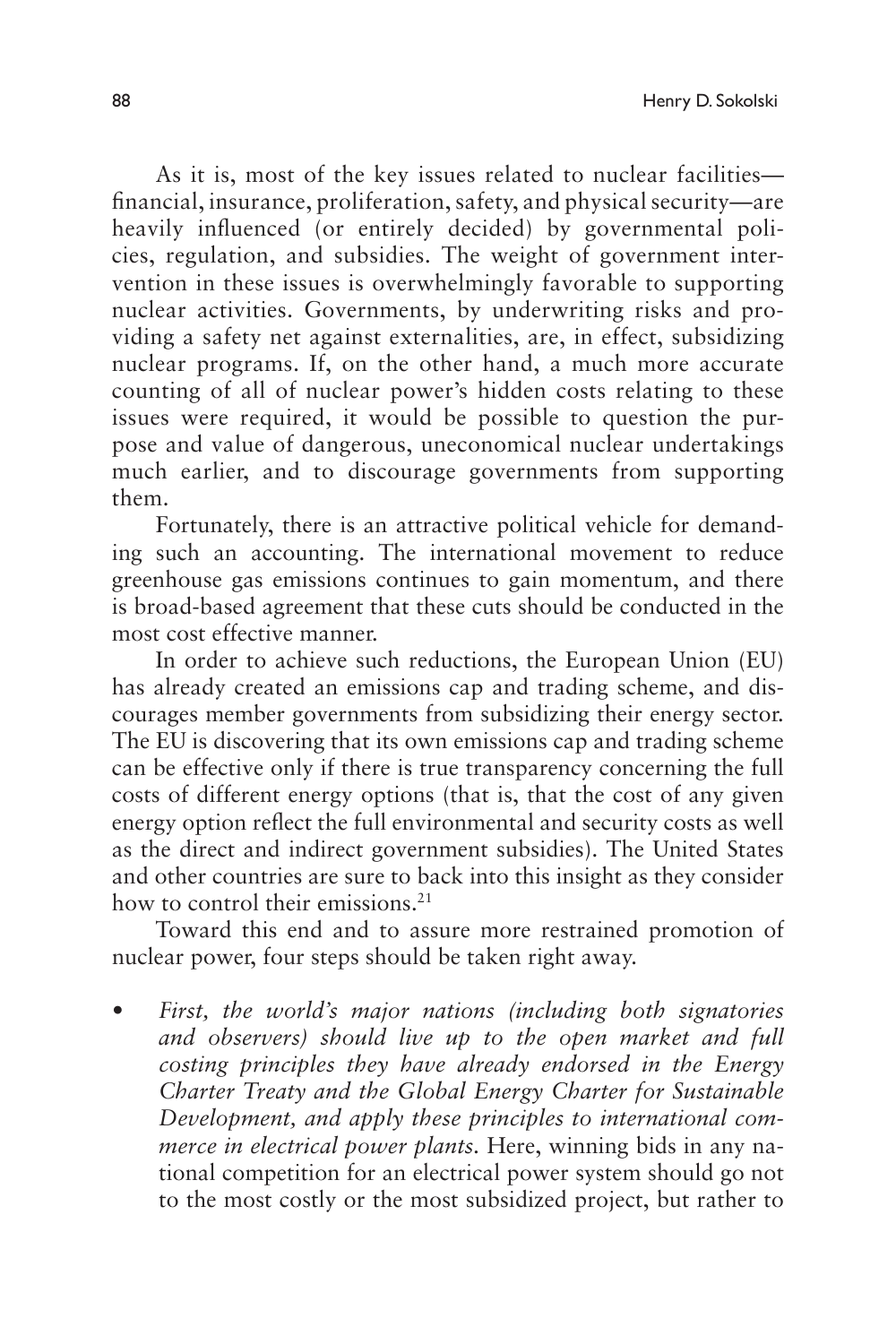the option that provides the best value once the full costs for producing a desired amount of clean electricity are determined. This practice should be used as a springboard to encourage nations to open up their electrical generation markets, account for all the costs (internal and external) of any given bid, and accept the lowest bidder—which more often than not will be a nonnuclear electrical generation option.<sup>22</sup>

Second, to meet tough greenhouse gas emission goals, large *power-producing states must recognize that a consumption tax of some sort on greenhouse gas-generating fuels will be necessary.* Proposed legislation to impose a cost for emitting greenhouse gases is already before Congress. In several years, some form of tax is likely to be imposed in the United States and other economically advanced states.

The specific attributes of any such tax matter. It ought to be made progressive, with rebates for citizens who are poor. It also should be kept simple by taxing the carbon content in fuels rather than trying to monitor and tax the emissions of companies and consumers who might burn the fuel. In addition, tax neutrality is desirable to keep governments from using whatever money is raised to again subsidize specific fuel types. Finally, the tax should be accompanied by legal requirements that all subsidies now in place for nuclear power, natural gas, oil, clean coal, and renewables be identified, and that all fuel-specific subsidies be eliminated as soon as possible. It seems clear that anything less would only stack the deck higher in favor of nuclear energy against safer alternatives such as natural gas, increased efficiency programs, coal with carbon sequestration, hydropower, and renewable resources that may well turn out to be much cheaper. As the British government noted in its most recent energy review, published July 11, 2006, it would be appropriate and practical for firms building and operating nuclear electricitygenerating plants to assume the full costs of financing, insuring, and decommissioning these plants if a proper tax or price was placed on carbon emissions.23

Third, trade zones that have enforcement powers should penal*ize any large electrical power production program that is enjoying national government subsidies.* In the case of the EU, this means taking far more seriously the formal complaints that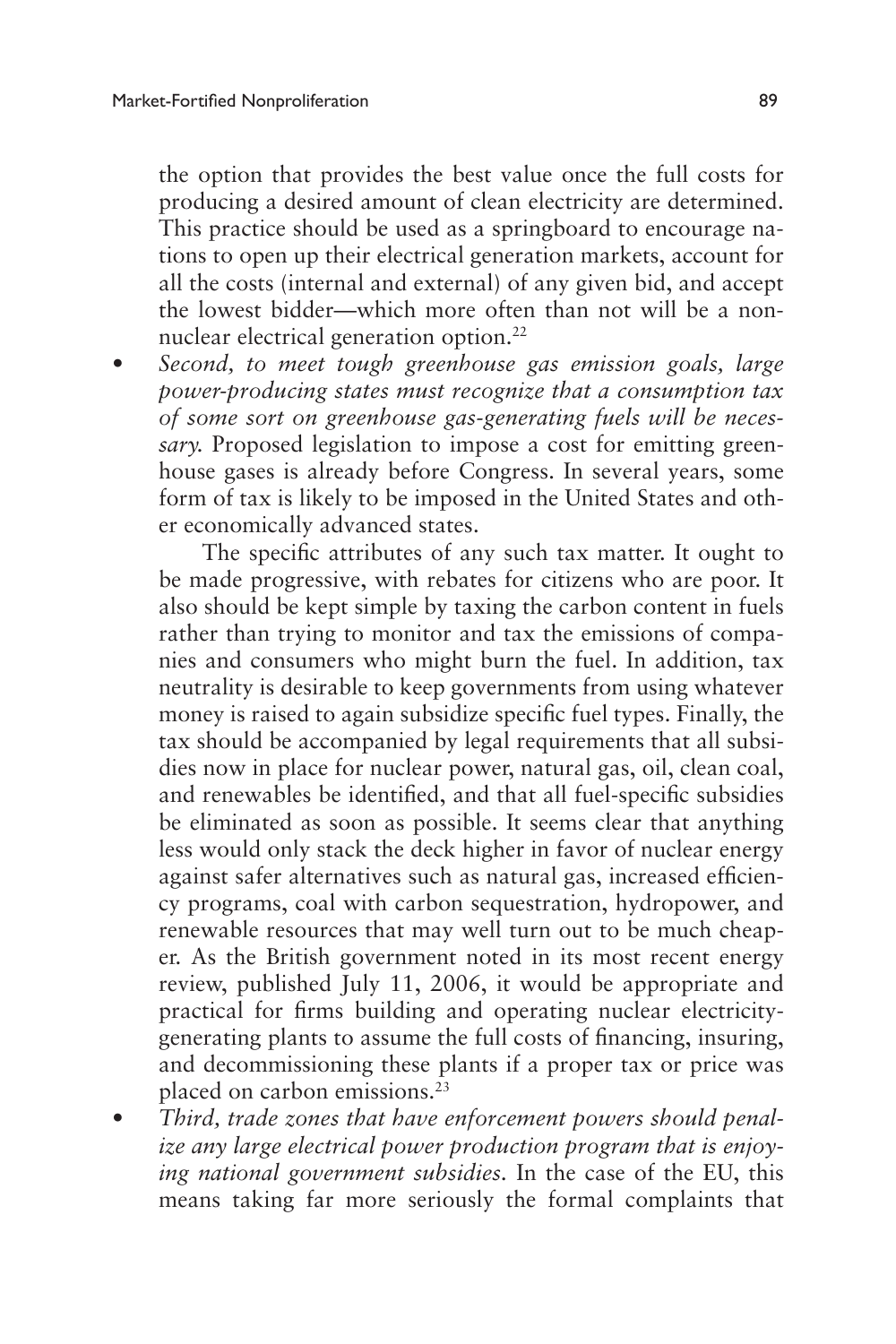have been raised about the French government's construction of a nuclear power plant in Finland, to which the Finnish and French governments have lent financial support.<sup>24</sup> Thought also should be given now, before the current Kyoto regime is to be updated in 2012, to how penalizing governments for subsidizing electrical generation projects might be made a priority not only for the EU, but also for other trading zones and the World Trade Organization.

Under such a market regime, nations that choose to subsidize any particular form of energy production would be called to account for undermining international trade and economic fairness. If they subsidized nuclear activities, they also could also be collared for threatening international security. Certainly, subsidizing nuclear fuel-making makes no economic sense. Countries might claim that they need to make fuel for energy independence, but this is nonsense: the reactors and the fuelmaking plants that such an effort requires would have to be imported, in most cases along with raw uranium to fuel them.

Fourth, states keen on promoting nonproliferation should make *a sounder reading of the NPT's "inalienable right" to "peaceful" nuclear energy a priority going into the current round of 2010 NPT Review Conference preparatory meetings.* Here, in addition to the safeguards qualifications inherent to the NPT's discussion of this "right," it would make sense to emphasize the NPT's discussion of sharing the "benefits" of the application of peaceful nuclear energy and of peaceful nuclear explosives. The latter were never thought to be significant. As such, no sharing of peaceful nuclear explosive benefits ever took place. We need to consider what the benefits of the applications of peaceful nuclear energy clearly are.25 There is no question that isotopes for agriculture and medicine have been a major economic boon. As for nuclear power, the net benefits remain disputed. For nuclear fuel-making, it is even more questionable.

We should be willing to get the answers even if it means having less international promotion of nuclear power. At a minimum, the NPT should no longer be used as a legal justification for nations to subsidize dangerous, uneconomical nuclear projects that bring them to the brink of acquiring bombs. Instead, a proper reading of the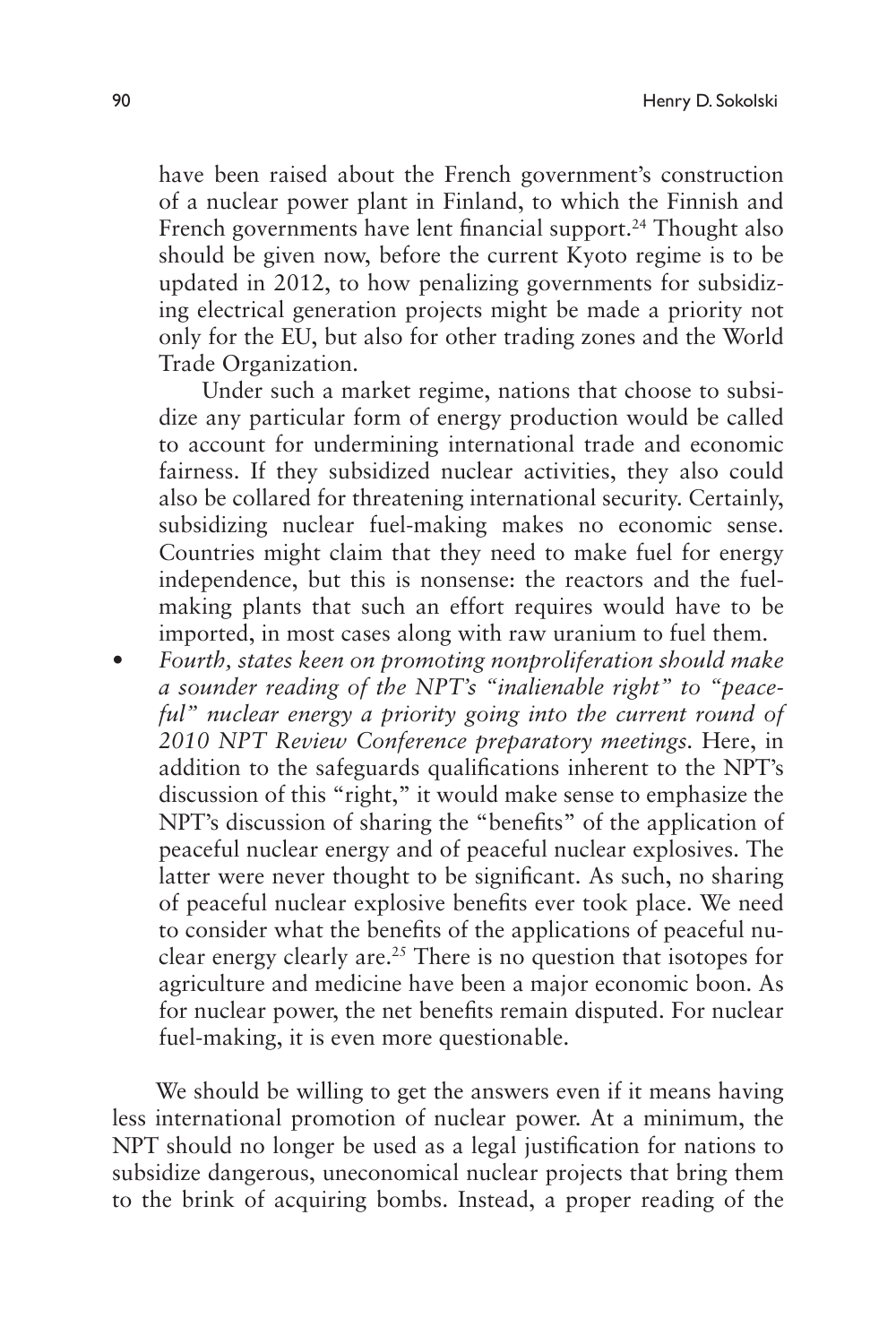treaty and its various qualifications to exercising the right to "peaceful nuclear energy" should make any state's subsidization of large nuclear projects cause for suspicion and, if such subsidization is persistent, for alarm.

### **CONCLUSION**

Would a market-fortified NPT regime of this sort end the use or expansion of nuclear power? No. As noted, a carbon tax would actually favor nuclear power if it is clearly cheaper than clean coal, natural gas, hydropower, and renewable alternatives.

Would it eliminate the problems posed by a nuclear-ready Iran or North Korea? Unfortunately, again, the answer is no. Those problems can now be dealt with only by military, economic, and diplomatic efforts to squeeze Iran and North Korea—such as those used on the Soviet Union during the Cold War.

But the market fortified system suggested would help prevent Iran and North Korea's patently uneconomic ploys from becoming an international nuclear model for countries now professing an earnest desire to back peaceful nuclear power development. These countries include Indonesia, Libya, Saudi Arabia, South Korea, Nigeria, Egypt, Turkey, Morocco, Jordan, and Yemen (each of which are bizarrely receiving active U.S. or IAEA cooperative technical assistance to complete their first large power stations<sup>26</sup>).

Also, unlike the situation under today's interpretation of the NPT, which ignores suspicious "civilian" nuclear undertakings even when they obviously lack any economic rationale, the market fortified system described would help flag worrisome nuclear activities far sooner—well before a nation came anywhere near making bombs. Such an approach, in short, would encourage an NPT-centered world worthy of the name, a world in which the NPT would restrain the further spread of nuclear weapons-related technology rather than foster it.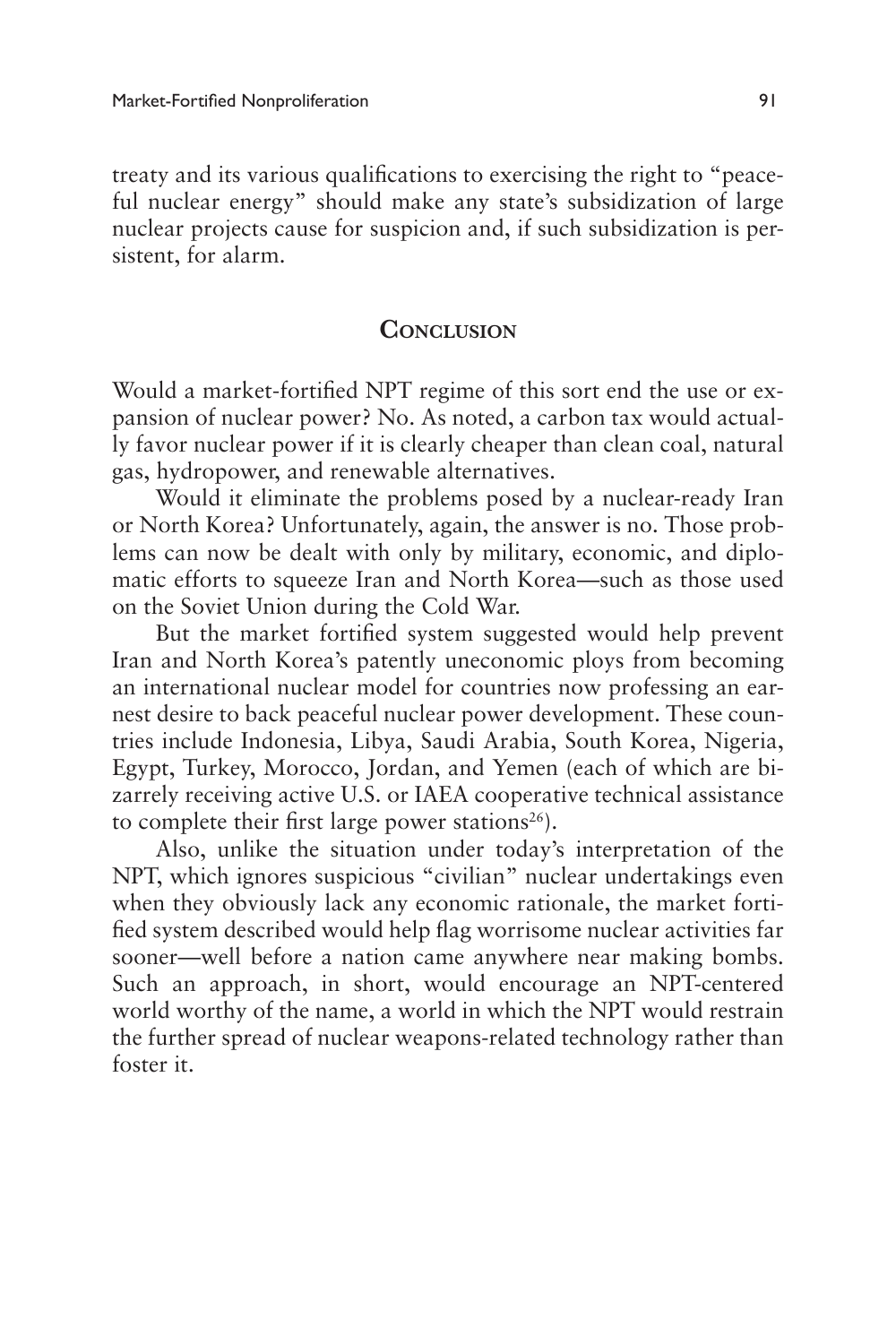Notes and the set of the set of the set of the set of the set of the set of the set of the set of the set of the set of the set of the set of the set of the set of the set of the set of the set of the set of the set of the

10. "EU Aide Worried by Calls to Drop India WMD Clause," Reuters, March 2, 2007, available online at http://www.bilaterals.org/ aricle.php3?id\_article=7311.

11. See "EU OKs India Joining ITER Nuclear Reactor Project," Reuters, December 2, 2005.

12. Norway and Sweden are conflicted on the issue but appear unwilling to block consensus.

13. Recently, several other NAM members, including Egypt, have expressed frustration that the U.S.-India nuclear deal has complicated efforts to mount pressure against Israeli nuclear activities.

### CHAPTER 7

1. George P. Shultz, William J. Perry, Henry A. Kissinger and Sam Nunn, "A World Free of Nuclear Weapons," *Wall Street Journal,* January 4, 2007, p. A15.

#### **Chapter 8**

1. Statement by UN secretary-general Kofi Annan, 2005 NPT Review Conference, New York, May 2, 2005, available online at http://www. un.org/apps/sg/sgstats.asp?nid=1427.

2. The United States and IAEA are pushing such a scheme under two separate initiatives. See "Nuclear Threat Initiative Commits \$50 Million to Create IAEA Nuclear Fuel Bank," Joint NTI/IAEA Press Release 2006/16, September 19, 2006, available online at http://www.iaea.org/NewsCenter/ PressReleases/2006/prn200616.html, and "The Global Nuclear Energy Partnership: Greater Energy Security in a Cleaner, Safer World," U.S. Department of Energy, March 2007, available online at http://www.gnep.energy.gov/gnepProgram.html.

3. See e.g., Debra K. Decker and Erwann O. Michel-Kerjan, "A New Energy Paradigm: Ensuring Nuclear Fuel Supply and Nonproliferation through International Collaboration with Insurance and Financial Markets," Belfer Center for Science and International Security, March 2007, pp. 21–22. On the self-defeating character of the U.S. GNEP program's plea to divide the world into fuel supplying nations and fuel recipients, see Edwin Lyman, "The Global Nuclear Energy Partnership: Will It Advance Nonpro-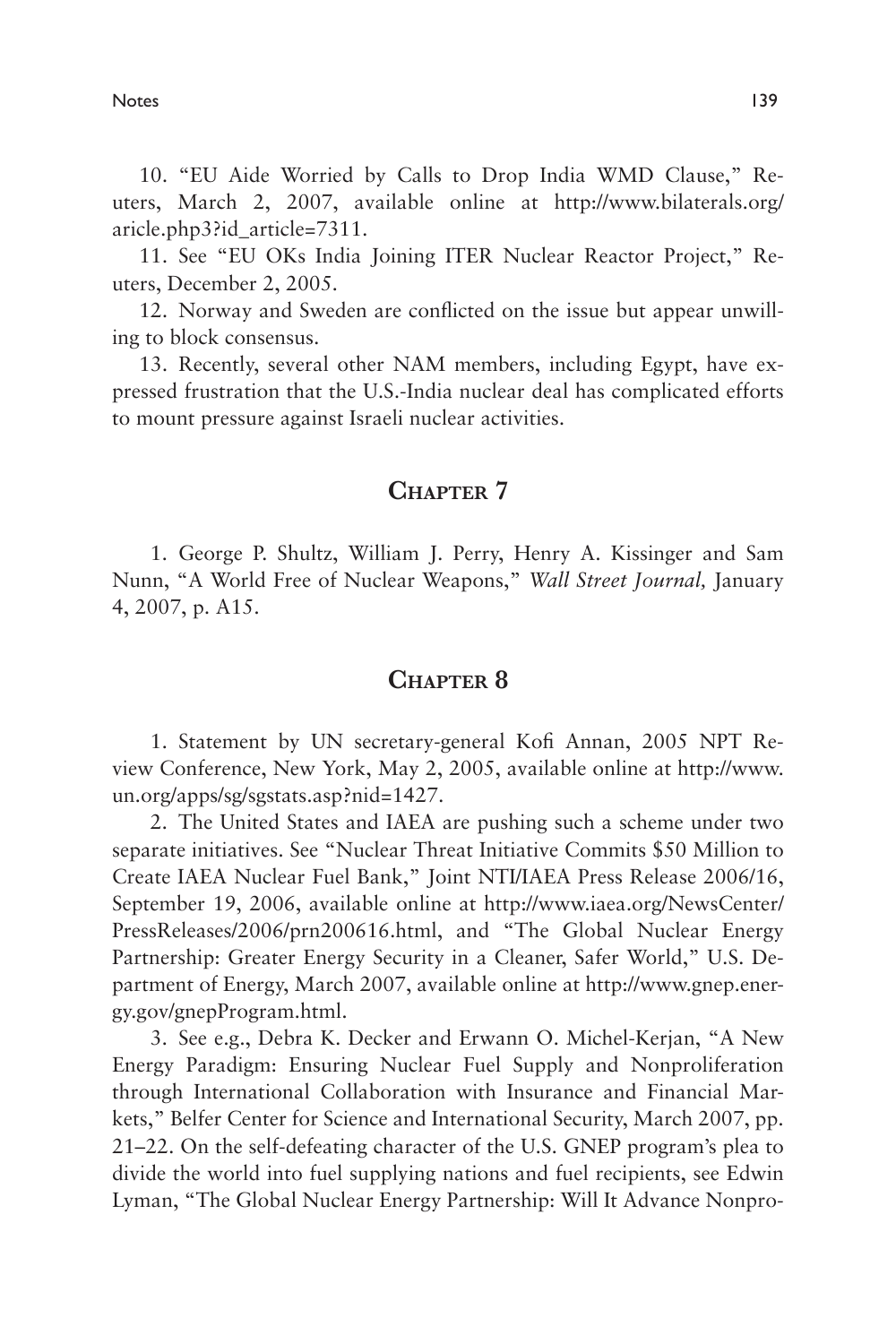liferation or Undermine It?" presented at the annual meeting of the Institute of Nuclear Materials Management, July 19, 2006, available at http:// www.npec-web.org/Essays/20060700-Lyman-GNEP.pdf and Steve Fetter and Frank N. von Hippel, "Is U.S. Reprocessing Worth the Risk?" *Arms Control Today*, September 2005, available online at http://www.armscontrol.org/act/2005\_09/Fetter-VonHippel.asp.

4. "Mexican Working Paper Submitted to the Eighteen Nation Disarmament Committee: Suggested Additions to Draft Nonproliferation Treaty," ENDC/196, September 19, 1967, in U.S. Arms Control and Disarmament Agency, *Documents on Disarmament, 1967*, Publication No. 46 (Washington, D.C.: U.S. Government Printing Office, July 1968), pp. 394– 95; "Romanian Working Paper Submitted to the Eighteen Nation Disarmament Committee: Amendments and Additions to the Draft Nonproliferation Treaty," ENDC/199, October 19, 1967, in *ibid.*, pp. 525–526; "Brazilian Amendments to the Draft Nonproliferation Treaty," ENDC/201, October 31, 1967, in U.S. Arms Control and Disarmament Agency, *Documents on Disarmament, 1967*, p. 546; and "Spanish Memorandum to the Co-Chairman of the ENDC," ENDC/210, February 8, 1968, in U.S. Arms Control and Disarmament Agency, *Documents on Disarmament, 1968*, Publication No. 52 (Washington, D.C.: U.S. Government Printing Office, September 1969), pp. 39–40.

5. "Statement by the Swedish Representative [Alva Myrdal] to the Eighteen Nation Disarmament Committee: Nonproliferation of Nuclear Weapons," ENDC/PV. 243, February 24, 1966, in U.S. Arms Control and Disarmament Agency, *Documents on Disarmament, 1966*, Publication No. 43 (Washington, D.C.: U.S. Government Printing Office, September 1967), p. 56.

6. Eldon V. C. Greenberg, "NPT and Plutonium: Application of NPT Prohibitions to 'Civilian' Nuclear Equipment, Technology and Materials Associated with Reprocessing and Plutonium Use," Nuclear Control Institute, 1984 (Revised May 1993).

7. See Report of Main Committee III, Treaty on the Nonproliferation of Nuclear Weapons Review and Extension Conference, May 5, 1995, NPT/ CONF.1995/MC.III/1, Sec. I, para. 2 (emphases added) available online at http://www.un.org/Depts/ddar/nptconf/162.htm, which states: "wThe Conference records that the potential benefits of the peaceful applications of nuclear explosions envisaged in article V of the Treaty have not materialized. In this context, the Conference notes that the potential benefits of the peaceful applications of nuclear explosions have not been demonstrat-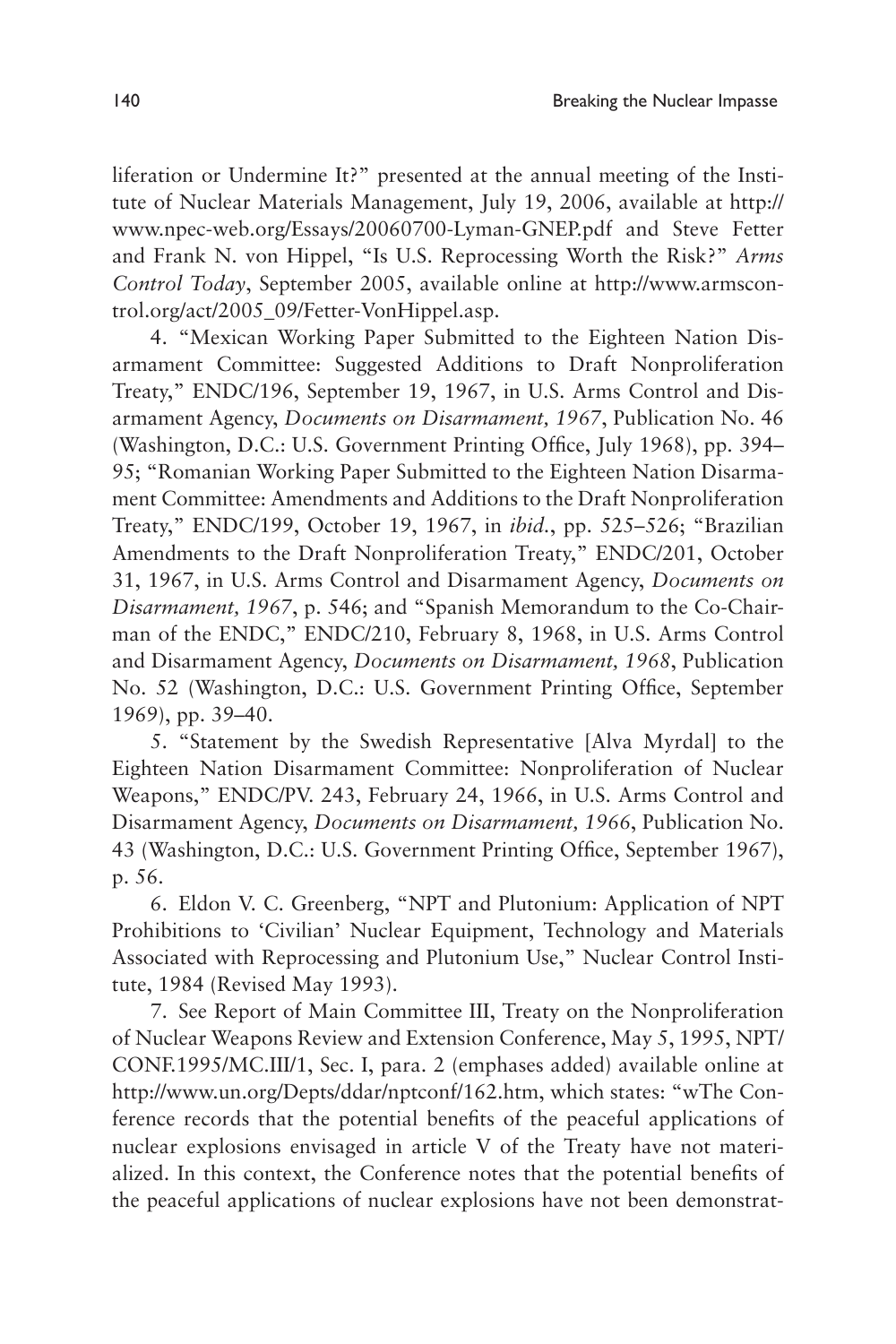ed and that serious concerns have been expressed as to the environmental consequences that could result from the release of radioactivity from such applications and on the risk of possible proliferation of nuclear weapons. Furthermore, no requests for services related to the peaceful applications of nuclear explosions have been received by IAEA since the Treaty entered into force. The Conference further notes that no State party has an active programme for the peaceful application of nuclear explosions."

8. Eldon V. C. Greenberg, "NPT and Plutonium"; Henry D. Sokolski and George Perkovich, "It's Called *Non*proliferation," *Wall Street Journal*, April 29, 2005, p. A16.

9. NPT, Art. III, para. 1.

10. For example*,* see "British Paper Submitted to the Eighteen Nation Disarmament Committee: Technical Possibility of International Control of Fissile Material Production," ENDC/60, August 31, 1962 (Corr. 1, November 27, 1962), in U.S. Arms Control and Disarmament Agency, *Documents on Disarmament, 1962*, Publication No. 19, Vol. 2 of 2 (Washington, D.C.: U.S. Government Printing Office, November 1963), pp. 834–52.

11. See Bayan Rahman, "Japan 'Loses' 206 kg of Plutonium," *Financial Times*, January 28, 2003, available online at http://news.ft.com;servlet/ ContentServer?pagename=FT.com/StoryFT/FullStory&c=StoryFT&cid= 1042491288304&p=10112571727095, and Nuclear Control Institute, "Enormous 'Plutonium Gap' at Japan's Tokai Plant Highlights Proliferation Risks of Reprocessing," January 28, 2003, available online at http:// www.nci.org/03NCI/01/pr12803.htm.

12. In addition to the material unaccounted for at the Japanese plants noted above, the commercial British reprocessing plant at Sellafield reported as missing 19 and 27 kilograms of separated plutonium in 2004 and 2005. See Edwin S. Lyman, "Can Nuclear Fuel Production in Iran and Elsewhere Be Safeguarded Against Diversion?" an essay presented at "After Iran: Safeguarding Peaceful Nuclear Energy," NPEC/King's College-London Conference, London, U.K., October 2005, pp. 10–12, available online at http://www.npec-web.org/Frameset.asp?PageType=Single&PDFFile= Paper050928LymanFuelSafeguardDiv&PDFFolder=Essays.

13. In the case of at least one U.S. HEU fuel fabrication plant operating during the l960s in Apollo, Pennsylvania, the U.S. Atomic Energy Commission reported that the amount of material unaccounted for was approximately 100 kilograms. Several former senior U.S. officials suspect this material was diverted to Israel's nuclear weapons program. See Seymour M. Hersh, *The Samson Option* (New York: Vintage, 1993), pp. 241–57.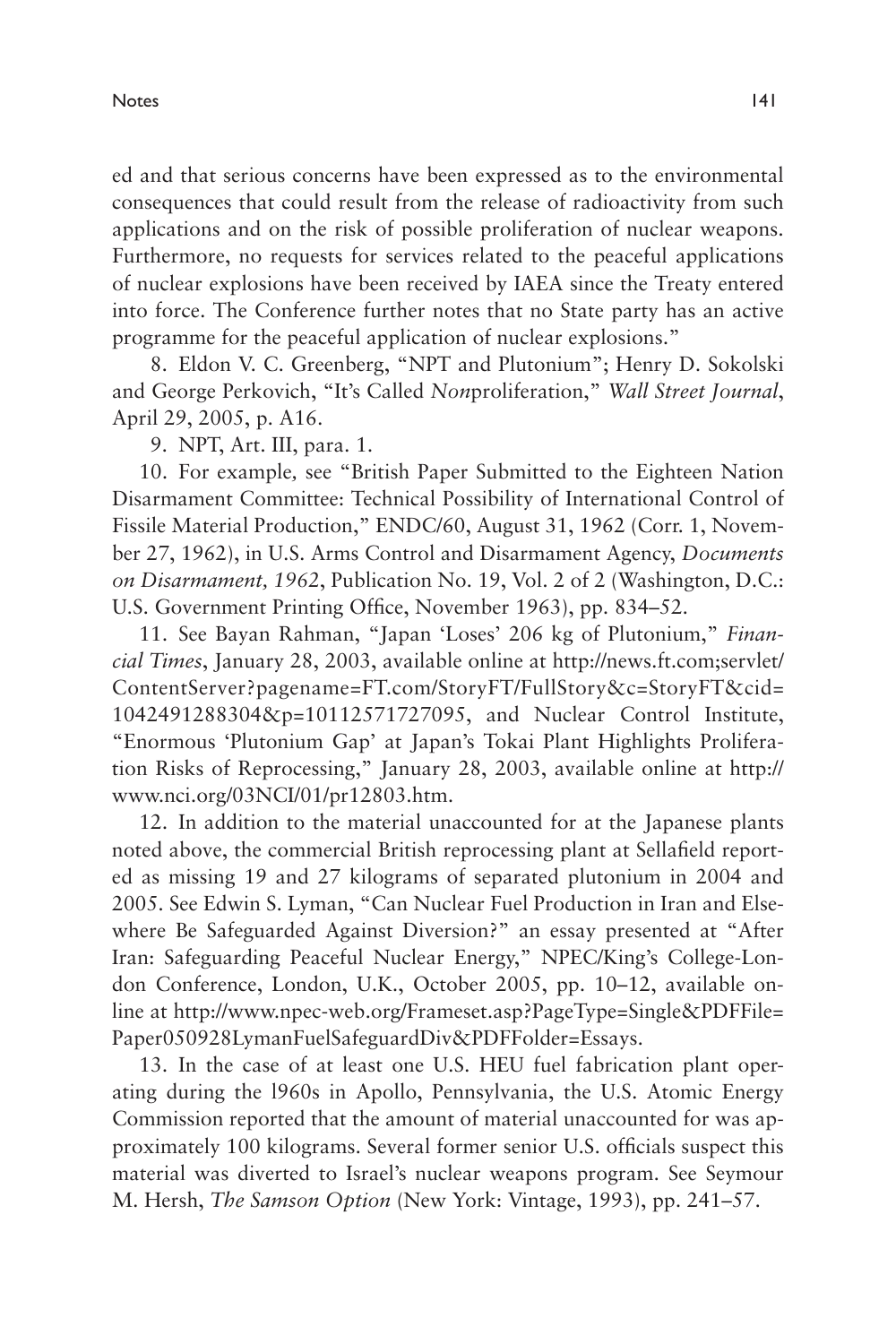14. On these points, see John Carlson, "Addressing Proliferation Challenges from the Spread of Uranium Enrichment Capability," paper for the annual meeting of the Institute for Nuclear Materials Management, Tucson, July 8–12, 2007; Paul Leventhal, "Safeguards Shortcomings: A Critique," NCI, Washington, D.C., September 12, 1994; Marvin Miller, "Are IAEA Safeguards in Plutonium Bulk-Handling Facilities Effective?" NCI, Washington, D.C., August 1990; Brian G. Chow and Kenneth A. Solomon, *Limiting the Spread of Weapons-Usable Fissile Materials* (Santa Monica, Calif.: RAND, 1993), pp. 1–4; and Marvin Miller, "The Gas Centrifuge and Nuclear Proliferation," in Victor Gilinsky et al., *A Fresh Examination of the Proliferation Dangers of Light Water Reactors* (Washington, D.C.: The Nonproliferation Policy Education Center, October 22, 2004), p. 38, available online at http://www.npec-web.org/Frameset.asp?PageType=Single& PDFFile=20041022-GilinskyEtAl-LWR&PDFFolder=Essays.

15. Victor Gilinsky et al., *A Fresh Examination of the Proliferation Dangers of Light Water Reactors*.

16. See Christopher Ford, "NPT Article IV: Peaceful Uses of Nuclear Energy," statement of the principal deputy assistant secretary of state for verification, compliance and implementation to the 2005 Review Conference of the Treaty on the Non-Proliferation of Nuclear Weapons, New York, May 18, 2005, available online at http://www.state.gov/t/vci/rls/rm/46604.htm.

17. French Republic, "Strengthening the Nuclear Non-Proliferation Regime," working paper submitted to the Preparatory Committee for the 2005 Review Conference of the Parties of the Treaty on the Non-Proliferation of Nuclear Weapons, May 4, 2004, available online at http://disarmament2.un.org/ wmd/npt/2005/PC3-listofdocs.html.

18. See, e.g., Under Secretary of State for Arms Control and International Security John R. Bolton, "Iran's Continuing Pursuit of Weapons of Mass Destruction," testimony before the House International Relations Committee, Subcommittee on the Middle East and Central Asia, June 24, 2004.

19. See, e.g., George W. Bush, "President's Statement on Non-Proliferation of Nuclear Weapons Treaty," White House, Office of the Press Secretary, March 7, 2005, available online at http://www.whitehouse. gov/news/releases/2005/03/20050307-10.html.

20. See "Assessing 'Rights' Under the Nuclear Nonproliferation Treaty," U.S. Congress, House Subcommittee on Terrorism, Nonproliferation, and Human Rights, hearing transcript, March 2, 2006, p. 16 ff., available online at http://commdocs.house.gov/committees/intlrel/ hfa26333.000/hfa26333\_0f.htm.